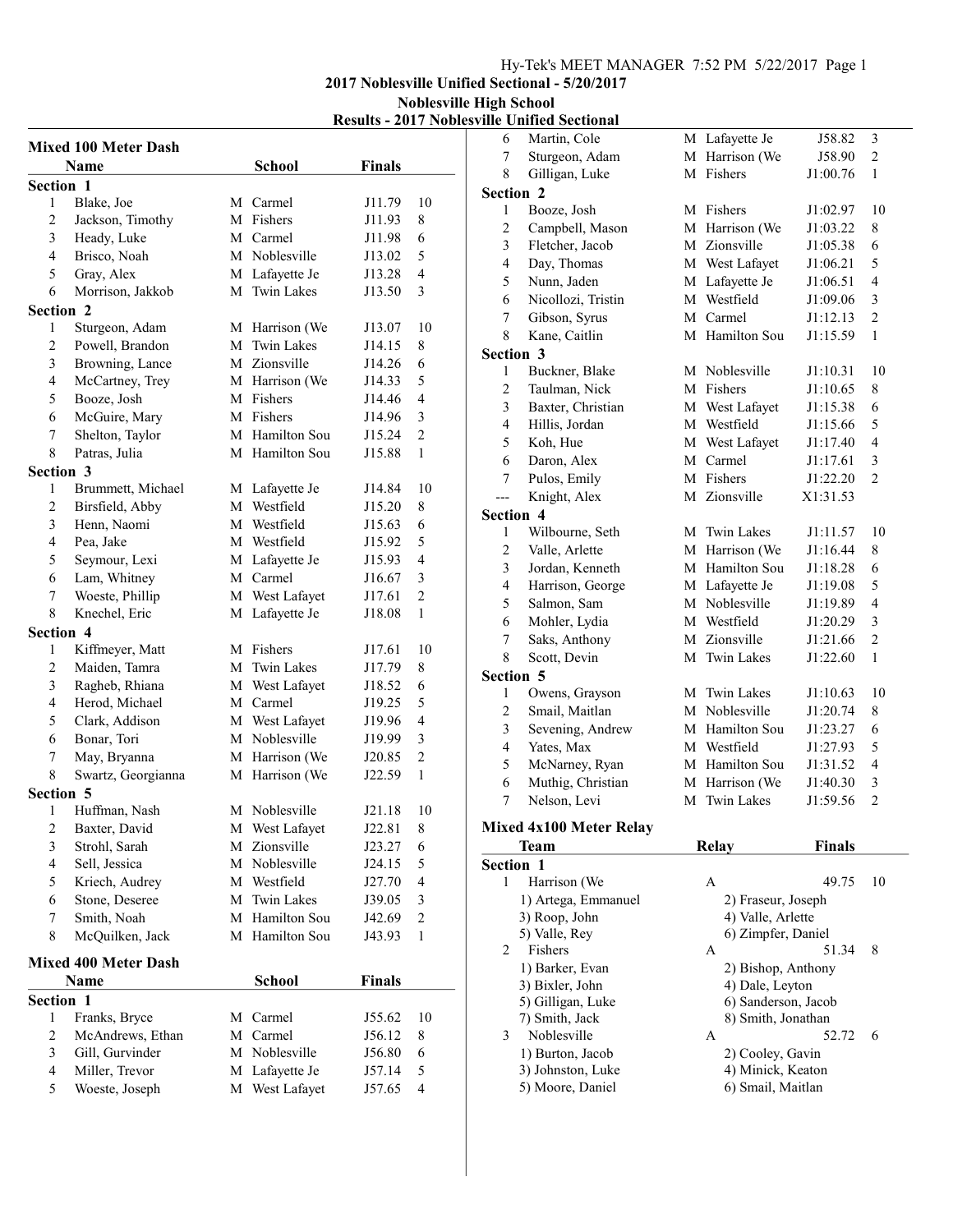## Hy-Tek's MEET MANAGER 7:52 PM 5/22/2017 Page 2

2017 Noblesville Unified Sectional - 5/20/2017 Noblesville High School

| <b>Results - 2017 Noblesville Unified Sectional</b> |
|-----------------------------------------------------|
| Flight 4                                            |

| (Mixed 4x100 Meter Relay)<br>Section 1 |                                      |   |                                    |                        |                 |
|----------------------------------------|--------------------------------------|---|------------------------------------|------------------------|-----------------|
|                                        | Team                                 |   | <b>Relay</b>                       | <b>Finals</b>          |                 |
| 4                                      | <b>Twin Lakes</b>                    |   | A                                  | 52.91                  | 5               |
|                                        | 1) Morrison, Jakkob                  |   | 2) Powell, Brandon                 |                        |                 |
|                                        | 3) Rentfrow, Brock                   |   | 4) Scott, Devin                    |                        |                 |
|                                        | 5) Spencer, Devan                    |   | 6) Wisinski, Jason                 |                        |                 |
| 5                                      | Carmel                               |   | А                                  | 58.83                  | 4               |
|                                        | 1) Heady, Luke                       |   | 2) Holden, Tim                     |                        |                 |
|                                        | 3) Lam, Whitney                      |   | 4) Malek, Naveed                   |                        |                 |
|                                        | 5) Manikandan, Gowthaman             |   | 6) Sachs, Noah                     |                        |                 |
|                                        | 7) Thikoll, Brandon                  |   | 8) Young, Hannah                   |                        |                 |
| 6                                      | Lafayette Jefferson                  |   | А                                  | 1:09.71                | 3               |
|                                        | 1) Brummett, Michael                 |   | 2) Emerson, Kaleb                  |                        |                 |
|                                        | 3) Jones, Keaton                     |   | 4) Jones, Griffin                  |                        |                 |
|                                        | 5) Martin, Sierra                    |   | 6) Seymour, Lexi                   |                        |                 |
|                                        | 7) Zickmund, Abigail                 |   | A                                  | 1:09.88                |                 |
| 7                                      | Hamilton Southeastern                |   |                                    |                        | 2               |
|                                        | 1) Arnold, Stephanie                 |   | 2) Bohm, Hannah                    |                        |                 |
|                                        | 3) Haase, Meric<br>5) Randall, Emily |   | 4) Rewer, Ben<br>6) Mishra, Arushi |                        |                 |
| 8                                      | West Lafayette                       |   | A                                  | 1:11.18                | 1               |
|                                        | 1) Al-Dubayan, Talal                 |   | 2) Baxter, Sierra                  |                        |                 |
|                                        | 3) Krogmann, Kelleigh                |   | 4) Li, Lucia                       |                        |                 |
|                                        | 5) Mann, Shane                       |   | 6) Pusey, Adora                    |                        |                 |
|                                        | 7) Shi, Angela                       |   | 8) Soposky, Jamie                  |                        |                 |
|                                        |                                      |   |                                    |                        |                 |
|                                        | <b>Mixed Long Jump</b>               |   |                                    |                        |                 |
|                                        | Name                                 |   | School                             | Finals                 |                 |
| Flight 1                               |                                      |   |                                    |                        |                 |
| 1                                      | Blake, Joe                           |   | M Carmel                           | J20-09.00              | 10              |
| 2                                      | Owens, Drew                          |   | M Noblesville                      | J20-04.00              | 8               |
| 3                                      | Spencer, Devan                       |   | M Twin Lakes                       | J18-04.00              | 6               |
| $\overline{4}$                         | Zimpfer, Daniel                      |   | M Harrison (We                     | J17-07.50              | 5               |
| 5                                      | Jackson, Timothy                     |   | M Fishers                          | J17-07.00              | 4               |
| 5                                      | Miller, Trevor                       |   | M Lafayette Je                     | J17-07.00              | 3               |
| 7                                      | Baron, Pj                            |   | M Carmel                           | J16-10.00              | 2               |
| Flight 2                               |                                      |   |                                    |                        |                 |
| 1<br>$\overline{c}$                    | Bishop, Anthony<br>Sanders, Josie    | M | M Fishers<br>Noblesville           | J14-05.00<br>J14-02.00 | 10<br>8         |
| 3                                      |                                      |   | M Westfield                        | J13-03.00              |                 |
| $\overline{\mathcal{L}}$               | Nicollozi, Tristin                   |   | M Fishers                          | J12-11.25              | 6<br>5          |
|                                        | Bryant, Megan                        |   |                                    |                        |                 |
| 5                                      | Tebbe, Maverick                      |   | M Westfield<br>M Zionsville        | J12-02.25<br>J11-10.50 | 4               |
| 6                                      | Sullivan, Jack                       |   | M Twin Lakes                       |                        | 3<br>$\sqrt{2}$ |
| 7<br>8                                 | Wisinski, Jason<br>Sevening, Alex    |   | M Hamilton Sou                     | J11-05.50<br>J11-03.50 | $\mathbf{1}$    |
|                                        |                                      |   |                                    |                        |                 |
| Flight 3<br>1                          | Gray, Alex                           |   | M Lafayette Je                     | J13-11.00              | 10              |
| 2                                      | Mann, Shane                          | М | West Lafayet                       | J12-05.50              | 8               |
| 3                                      | Harreld, Genevieve                   | М | Zionsville                         | J12-04.00              | 6               |
| 4                                      | Henn, Naomi                          | М | Westfield                          | J11-04.50              | 5               |
| 5                                      | Daron, Alex                          | М | Carmel                             | J11-00.50              | $\overline{4}$  |
| 6                                      | Gary, Logan                          | М | Harrison (We                       | J10-11.25              | $\mathfrak{Z}$  |
| 7                                      |                                      | М | Westfield                          |                        | $\mathfrak{2}$  |
|                                        | Yates, Max                           |   |                                    | J10-02.25              |                 |
| ---                                    | Saks, Anthony                        |   | M Zionsville                       | X10-10.75              |                 |

| r ngnt                   | 4                       |   |                   |               |                          |
|--------------------------|-------------------------|---|-------------------|---------------|--------------------------|
| 1                        | Artega, Edgar           |   | M Harrison (We    | J9-03.50      | 10                       |
| $\overline{c}$           | Campbell, Margaret      |   | M Hamilton Sou    | J9-03.00      | 8                        |
| 3                        | Ragheb, Rhiana          |   | M West Lafayet    | $J7-10.00$    | 6                        |
| 4                        | Knechel, Eric           | M | Lafayette Je      | J7-05.50      | 5                        |
| 5                        | Romero, Federico        | М | West Lafayet      | J6-10.25      | $\overline{4}$           |
| 6                        | Heller, Cade            | М | Noblesville       | J6-03.00      | 3                        |
| 7                        | Floyd, Crystal          | М | Twin Lakes        | J6-02.75      | $\overline{c}$           |
| 8                        | Jones, Keaton           |   | M Lafayette Je    | J2-03.00      | 1                        |
| Flight                   | 5                       |   |                   |               |                          |
| 1                        | Hanko, Carson           |   | M Harrison (We    | $J6-11.25$    | 10                       |
| $\overline{c}$           | Baxter, Justin          |   | M West Lafayet    | J5-11.00      | 8                        |
| 3                        | Derksen, Maggie         |   | M Noblesville     | J5-10.50      | 6                        |
| $\overline{\mathcal{L}}$ | Schooley, Colin         |   | M Fishers         | J5-05.25      | 5                        |
| 5                        | Wilt, Mackenzie         |   | M Carmel          | J5-04.50      | $\overline{4}$           |
| 6                        | Spear, Celtic           |   | M Twin Lakes      | J5-02.00      | 3                        |
| 7                        | Burke, Grace            |   | M Hamilton Sou    | J2-02.00      | $\overline{c}$           |
| 8                        | Smith, Adriana          |   | M Hamilton Sou    | J1-05.00      | 1                        |
|                          |                         |   |                   |               |                          |
|                          | <b>Mixed Shot Put</b>   |   |                   |               |                          |
|                          | Name                    |   | <b>School</b>     | <b>Finals</b> |                          |
| Flight 1                 |                         |   |                   |               |                          |
| 1                        | Fraseur, Joseph         | М | Harrison (We      | J53-05.00     | 10                       |
| $\overline{c}$           | Pitz, Mike              | М | Carmel            | J47-11.00     | 8                        |
| 3                        | Bullard, Grant          | М | Noblesville       | J44-08.00     | 6                        |
| $\overline{\mathbf{4}}$  | Frey, Jack              |   | M Carmel          | J43-11.00     | 5                        |
| 5                        | Pea, Jake               |   | M Westfield       | J40-06.00     | $\overline{4}$           |
| 6                        | Martin, Cole            |   | M Lafayette Je    | J35-02.00     | 3                        |
| 7                        | Owens, Grayson          | М | <b>Twin Lakes</b> | J34-07.50     | $\overline{2}$           |
| Flight 2                 |                         |   |                   |               |                          |
| 1                        | Grinnage, Arielle       |   | M Westfield       | J30-02.50     | 10                       |
| $\overline{c}$           | Nunn, Jaden             |   | M Lafayette Je    | J28-09.00     | 8                        |
| $\mathfrak{Z}$           | Sanderson, Joseph       |   | M Fishers         | J28-08.00     | 6                        |
| 4                        | Bixler, John            |   | M Fishers         | J27-10.50     | 5                        |
| 5                        | Reel, Kirsten           |   | M Noblesville     | J26-06.50     | $\overline{\mathcal{L}}$ |
| 6                        | Woeste, Joseph          |   | M West Lafayet    | J26-04.50     | 3                        |
| 7                        | Artega, Edgar           | М | Harrison (We      | J24-08.00     | $\overline{c}$           |
| 8                        | Scheske, Lauryn         |   | M Hamilton Sou    | J21-07.00     | $\mathbf{1}$             |
| Flight 3                 |                         |   |                   |               |                          |
| 1                        | Gary, Logan             |   | M Harrison (We    | J24-02.50     | 10                       |
| $\boldsymbol{2}$         | Norris, Justin          | М | Twin Lakes        | J23-05.00     | 8                        |
| $\mathfrak{Z}$           | McCann, Gillian         | М | Fishers           | J22-05.50     | 6                        |
| 4                        | Soposky, Jamie          | М | West Lafayet      | J22-00.50     | 5                        |
|                          | Warmelink, Michael      |   | Fishers           |               | 4                        |
| 5                        |                         | М | Westfield         | J21-02.50     |                          |
| 6                        | Byrer, Noelle           | М |                   | J20-04.00     | $\mathfrak{Z}$           |
| 7                        | Bacon, Ava              | М | Hamilton Sou      | J19-07.00     | $\overline{c}$           |
| 8                        | Joest, John             | М | Carmel            | J18-09.00     | 1                        |
| Flight                   | $\overline{\mathbf{4}}$ |   |                   |               |                          |
| 1                        | Zickmund, Abigail       | М | Lafayette Je      | J18-07.00     | 10                       |
| $\overline{c}$           | Simpson, Sky            | М | Carmel            | J17-10.50     | 8                        |
| $\overline{\mathbf{3}}$  | Bakeis, Lexy            |   | M Zionsville      | J17-01.50     | 6                        |
| 4                        | Dempster, Ashlyn        | М | Twin Lakes        | J16-09.00     | 5                        |
| 5                        | Glover, Katie           |   | M Noblesville     | J16-03.00     | $\overline{\mathcal{L}}$ |
| 6                        | Martin, Sierra          | М | Lafayette Je      | J15-06.50     | $\mathfrak{Z}$           |
| $\tau$                   | Reising, Zack           | М | Noblesville       | J14-01.00     | $\overline{c}$           |